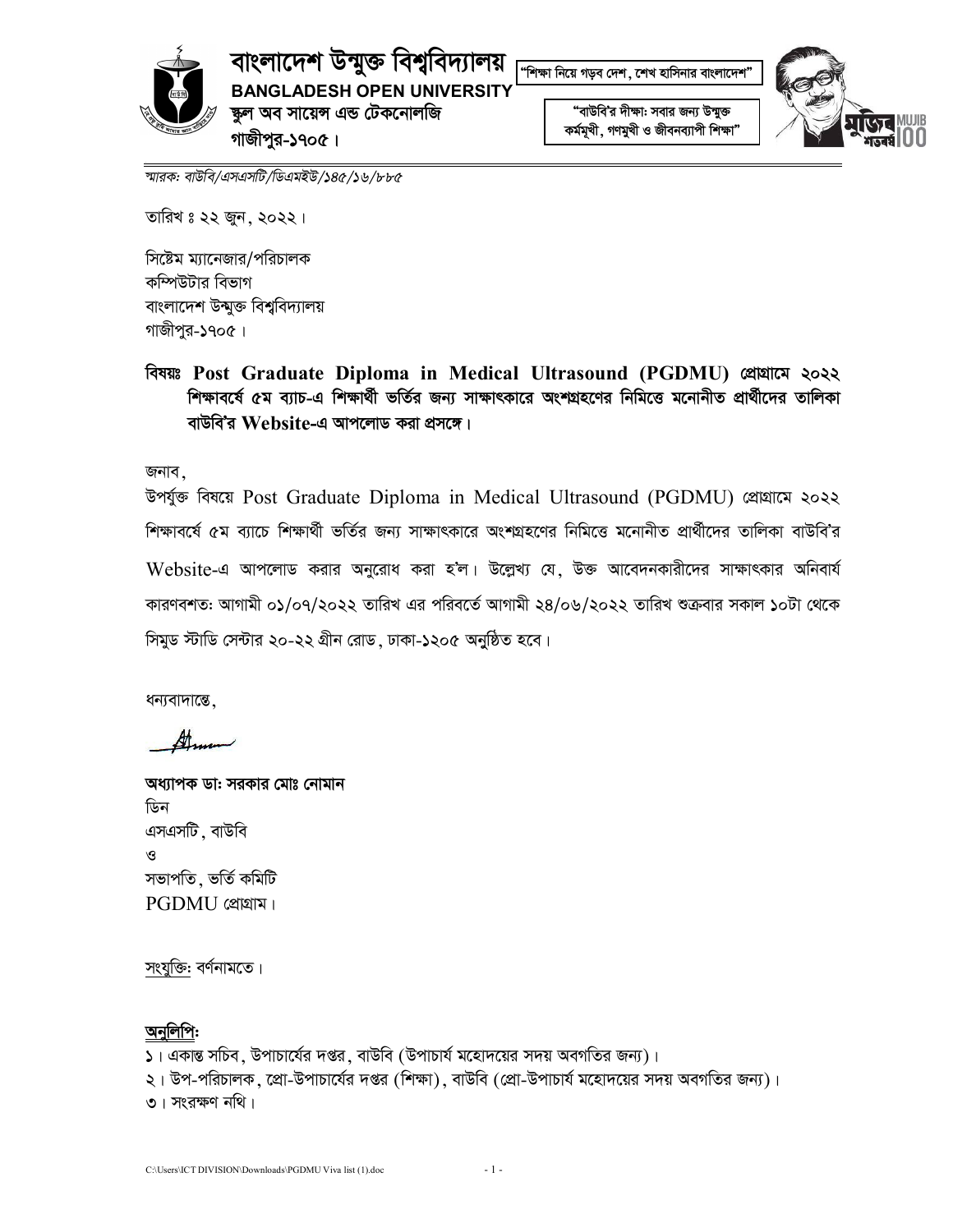

*REF: BOU/SST/PGDMU/145/16/885* Date: 22 June, 2022

## **Post Graduate Diploma in Medical Ultrasound (PGDMU) Program**

# **Notice**

Selected applicants for admission into PGDMU program, you are requested to attend viva voce according to the following date, time and venue.

| Date       | <b>Fime</b> | Venue                                  |
|------------|-------------|----------------------------------------|
| 24-06-2022 | 10:00-12:00 | Center for Medical Ultrasound & Dopler |
|            |             | (CMUD)                                 |
|            |             | Rangs Taz Tower                        |
|            |             | 20-22 Green Road, Dhaka - 1205         |

| <b>SL</b>      | Applicant ID | <b>Applicant Name</b>        |
|----------------|--------------|------------------------------|
| 1              | 22063333     | Md. Salauddin                |
| $\overline{2}$ | 22064749     | Dr. Md. Saiful Islam         |
| $\overline{3}$ | 22066501     | Mohammad Jana Alam           |
| $\overline{4}$ | 22067280     | NUZHAT TABASSUM TANU         |
| 5              | 22068189     | Dr. Tania Sultana            |
| 6              | 22068498     | Rezaul Hasan Khan            |
| $\overline{7}$ | 22068523     | Irin Ali Yanik               |
| 8              | 22068976     | Dr. Tanusree Sarker          |
| 9              | 22069235     | Waliza Akter Liza            |
| 10             | 22069530     | Muazzem Islam                |
| 11             | 22069542     | MD. ABDULLAH                 |
| 12             | 22071242     | <b>SHAH MD. FAIAZ MAHMUD</b> |
| 13             | 22071780     | HABIBA KHATUN RUMON          |
| 14             | 22072267     | A K M SHAHREER               |
| 15             | 22072676     | Farzana Alam                 |